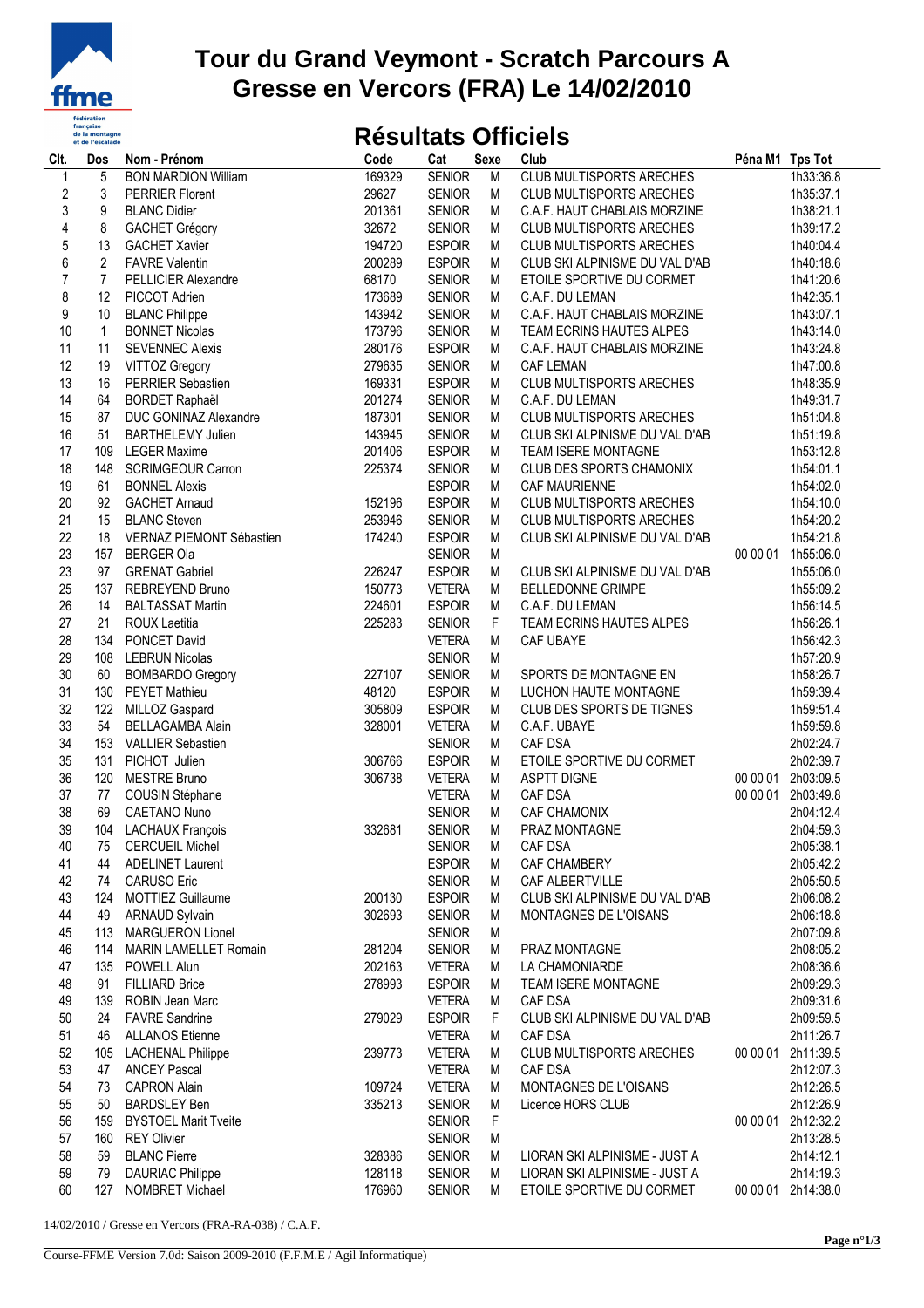| $\begin{array}{r} \n\overline{\mathbf{f}} \mathbf{m} \mathbf{C} \mathbf{R} \mathbf{R} \\ \n\overline{\mathbf{H}} \mathbf{m} \mathbf{C} \mathbf{R} \\ \n\overline{\mathbf{H}} \mathbf{m} \mathbf{C} \mathbf{R} \n\end{array}$ | Dos             | Nom - Prénom                                     | Code   | Cat                            | Sexe   | Club                                      | Péna M1 Tps Tot |                        |
|------------------------------------------------------------------------------------------------------------------------------------------------------------------------------------------------------------------------------|-----------------|--------------------------------------------------|--------|--------------------------------|--------|-------------------------------------------|-----------------|------------------------|
|                                                                                                                                                                                                                              | 83              | <b>DEPRE</b> Laurent                             |        | <b>VETERA</b>                  | M      | <b>CAF DSA</b>                            |                 | 2h14:42.4              |
|                                                                                                                                                                                                                              | 116             | <b>MARULLAZ Olivier</b>                          |        | <b>ESPOIR</b>                  | M      |                                           |                 | 2h14:54.8              |
| 63                                                                                                                                                                                                                           | 25              | <b>FABRE Valentine</b>                           | 201805 | <b>SENIOR</b>                  | F      | C.A.F. CAUSSES CEVENNES                   | 00 00 01        | 2h15:14.5              |
| 64                                                                                                                                                                                                                           | 164             | <b>PRADEL Maxime</b>                             | 48916  | <b>ESPOIR</b>                  | M      | LUCHON HAUTE MONTAGNE                     |                 | 2h15:15.5              |
| 65                                                                                                                                                                                                                           | 80              | DE THIERSANT Robin                               | 202301 | <b>ESPOIR</b>                  | M      | <b>TEAM ISERE MONTAGNE</b>                |                 | 2h15:28.5              |
| 66                                                                                                                                                                                                                           | 118             | MAUCOTEL Bruno                                   |        | <b>VETERA</b>                  | M      |                                           |                 | 2h15:54.2              |
| 67                                                                                                                                                                                                                           | 140             | <b>ROCHE Sylvestre</b>                           |        | <b>SENIOR</b>                  | M      | CAF DSA                                   |                 | 2h16:13.9              |
| 68                                                                                                                                                                                                                           | 62              | <b>BONNET Laurent</b>                            | 254032 | <b>SENIOR</b>                  | M      | <b>ASPTT DIGNE</b>                        |                 | 2h16:35.5              |
| 69                                                                                                                                                                                                                           | 30 <sub>2</sub> | <b>DUCREST Blandine</b>                          | 225753 | <b>SENIOR</b>                  | F      | <b>CLUB MULTISPORTS ARECHES</b>           |                 | 2h17:31.8              |
| 70                                                                                                                                                                                                                           | 22              | <b>GIRAUD Maud</b>                               | 334765 | <b>SENIOR</b>                  | F      | C.A.F. ALBERTVILLE                        |                 | 2h17:41.3              |
| 71                                                                                                                                                                                                                           | 52              | <b>BASTIDE Alain</b>                             |        | <b>VETERA</b>                  | M      | <b>CAF DSA</b>                            |                 | 2h17:46.1              |
| 72                                                                                                                                                                                                                           | 45              | AJALBERT Fabrice                                 |        | <b>VETERA</b>                  | M      | CAF MAURIENNE                             |                 | 2h18:13.0              |
| 73<br>74                                                                                                                                                                                                                     | 84              | DJENDEREDJIAN Stephane                           |        | <b>VETERA</b>                  | М      | <b>CAF MOUTIERS</b>                       |                 | 2h19:34.6              |
| 75                                                                                                                                                                                                                           | 78              | 107 LAZZARONI Fabien<br><b>CRETINON Matthieu</b> | 334278 | <b>SENIOR</b><br><b>SENIOR</b> | M<br>M | ETOILE SPORTIVE DU CORMET<br>CAF CHAMBERY |                 | 2h19:51.7<br>2h20:02.0 |
| 76                                                                                                                                                                                                                           | 82              | <b>DELORME Vincent</b>                           |        | <b>SENIOR</b>                  | М      | CAF CHAMBERY                              |                 | 2h20:02.6              |
| 77                                                                                                                                                                                                                           | 55              | <b>BERNARD Nicolas</b>                           | 75545  | <b>SENIOR</b>                  | M      | TEAM ISERE MONTAGNE                       |                 | 2h20:57.2              |
| 78                                                                                                                                                                                                                           | 126             | <b>NAYROL Lionel</b>                             | 319071 | <b>SENIOR</b>                  | M      | MONTAGNES DE L'OISANS                     |                 | 2h22:27.4              |
| 79                                                                                                                                                                                                                           | 111             | <b>LILLE Frederic</b>                            | 19978  | <b>VETERA</b>                  | М      | AMICALE MONTAGNARDS AXEENS                |                 | 2h23:31.4              |
| 80                                                                                                                                                                                                                           | 26              | <b>ALTHAPE Patricia</b>                          | 248700 | <b>SENIOR</b>                  | F      | CAUTERETS SKI-ALPINISME                   |                 | 2h23:42.1              |
| 81                                                                                                                                                                                                                           |                 | 162 BARBOSA Eric                                 | 280845 | <b>SENIOR</b>                  | М      | C.S.A. DE REYNIES SKI ALPINISM            |                 | 2h24:00.3              |
| 82                                                                                                                                                                                                                           | 58              | <b>BIZIEN Michael</b>                            |        | <b>SENIOR</b>                  | M      |                                           |                 | 2h24:25.3              |
| 83                                                                                                                                                                                                                           | 93              | <b>GIRODON Nicolas</b>                           |        | <b>SENIOR</b>                  | M      | CAF HTE VOSGES                            |                 | 2h24:36.1              |
| 84                                                                                                                                                                                                                           | 98              | <b>HAIRON Nicolas</b>                            | 333735 | <b>SENIOR</b>                  | M      | TEAM ISERE MONTAGNE                       |                 | 2h25:37.4              |
| 85                                                                                                                                                                                                                           | 138             | <b>RENAUD Christophe</b>                         |        | <b>VETERA</b>                  | M      | <b>CAF DSA</b>                            |                 | 2h26:00.2              |
| 86                                                                                                                                                                                                                           | 41              | SILITCH Nina                                     | 240840 | <b>SENIOR</b>                  | F      | CLUB DES SPORTS CHAMONIX                  |                 | 2h26:16.9              |
| 87                                                                                                                                                                                                                           | 156             | <b>GAST Yannick</b>                              |        | <b>SENIOR</b>                  | М      |                                           |                 | 2h27:47.5              |
| 88                                                                                                                                                                                                                           |                 | 152 TRESIDDER Esmond                             | 335299 | <b>SENIOR</b>                  | M      | Licence HORS CLUB                         |                 | 2h28:17.5              |
| 89                                                                                                                                                                                                                           | 123             | <b>MOLLARET Bruno</b>                            |        | <b>VETERA</b>                  | M      | CAF ANNECY                                |                 | 2h28:18.3              |
| 90                                                                                                                                                                                                                           | 28              | CHAUVET Clara                                    | 336245 | <b>ESPOIR</b>                  | F      | ANNECY ESCALADE                           |                 | 2h28:24.5              |
| 91                                                                                                                                                                                                                           |                 | 142 RODRIGUEZ Jean                               | 204440 | <b>ESPOIR</b>                  | М      | AMICALE MONTAGNARDS AXEENS                |                 | 2h28:44.3              |
| 92                                                                                                                                                                                                                           | 119             | MAZAN Frédéri                                    |        | <b>SENIOR</b>                  | M      | <b>CAF LYON</b>                           | 00 00 01        | 2h28:48.3              |
| 93                                                                                                                                                                                                                           |                 | 102 JONDEAU Cyrille                              |        | <b>SENIOR</b>                  | M      | <b>CAF MOUTIERS</b>                       |                 | 2h28:54.9              |
| 94                                                                                                                                                                                                                           |                 | 128 OLLIER Jean Jacques                          |        | <b>VETERA</b>                  | M      | CAF DSA                                   |                 | 2h28:58.5              |
| 95                                                                                                                                                                                                                           |                 | 145 ROUSSET Guillaume                            |        | <b>VETERA</b>                  | M      |                                           |                 | 2h28:59.8              |
| 96                                                                                                                                                                                                                           | 27              | PENHARD Bernadette                               | 185678 | <b>SENIOR</b>                  | F      | AMITIE ET NATURE DE TARBES                |                 | 2h29:05.1              |
| 97                                                                                                                                                                                                                           | 67              | <b>BUFFET Sylvain</b>                            |        | <b>SENIOR</b>                  | М      | <b>CAF CLUSES</b>                         |                 | 2h31:45.9              |
| 98                                                                                                                                                                                                                           | 151             | <b>TONON Xavier</b>                              | 217334 | <b>SENIOR</b>                  | M      | <b>BELLEDONNE GRIMPE</b>                  |                 | 2h33:48.6              |
| 99                                                                                                                                                                                                                           | 37              | <b>MEYER Lyndsay</b>                             |        | <b>SENIOR</b>                  | F      | CAF CHAMONIX                              |                 | 00 00 01 2h35:40.8     |
| 100                                                                                                                                                                                                                          |                 | 95 GOYER Julien                                  | 279780 | <b>SENIOR</b>                  | M      | GRENOBLE UNIVERSITE MONTAGNE              |                 | 2h36:48.1              |
| 101                                                                                                                                                                                                                          | 86              | DOURAU CADET Jean Laurent                        | 329703 | <b>ESPOIR</b>                  | M      | PYRENEA SPORTS                            |                 | 2h37:18.4              |
| 102                                                                                                                                                                                                                          |                 | 154 VINCENT Remy                                 | 150522 | <b>SENIOR</b>                  | M      | AMICALE LAIQUE ECHIROLLES                 |                 | 00 00 03 2h37:20.3     |
| 103                                                                                                                                                                                                                          | 33              | <b>BOUILLOT Lydia</b>                            | 250229 | <b>ESPOIR</b>                  | F      | <b>TEAM ISERE MONTAGNE</b>                |                 | 2h39:44.7              |
| 104                                                                                                                                                                                                                          | 42              | SINICIALI Julie                                  | 268393 | <b>SENIOR</b>                  | F      | <b>CLUB DES SPORTS CHAMONIX</b>           |                 | 2h43:04.1              |
| 105                                                                                                                                                                                                                          | 149             | STENARD Fabien                                   | 333750 | <b>SENIOR</b>                  | M      | Licence HORS CLUB                         |                 | 2h43:04.5              |
| 106                                                                                                                                                                                                                          | 85              | <b>DOUMEN David</b>                              |        | <b>VETERA</b>                  | M      |                                           |                 | 2h44:31.4              |
| 107                                                                                                                                                                                                                          | 163             | <b>MOREL Antony</b>                              |        | <b>SENIOR</b>                  | M      |                                           |                 | 00 00 04 2h45:38.2     |
| 108                                                                                                                                                                                                                          | 129             | PAULIN Anton                                     |        | <b>SENIOR</b>                  | M      | CAF CSA 13 BCA                            |                 | 2h48:39.9              |
| 109                                                                                                                                                                                                                          | 133             | <b>POILVERT Alexis</b>                           |        | <b>VETERA</b>                  | M      |                                           |                 | 2h48:50.5              |
| 110<br>111                                                                                                                                                                                                                   | 31              | AZNAVOUR Aude                                    |        | <b>SENIOR</b>                  | F      | CAF ISERE                                 |                 | 2h49:01.1              |
| 112                                                                                                                                                                                                                          | 48<br>34        | ANGERMULLER Julien                               |        | <b>SENIOR</b>                  | M      | <b>CAF MOUTIERS</b>                       |                 | 2h49:46.7              |
| 113                                                                                                                                                                                                                          | 65              | <b>BOZON Marlene</b><br><b>BRONDEX Sebastien</b> | 334827 | <b>ESPOIR</b>                  | F<br>M | TEAM ISERE MONTAGNE                       | 00 00 01        | 2h51:05.9<br>2h52:21.3 |
| 114                                                                                                                                                                                                                          | 99              | <b>HYVON Pierrick</b>                            |        | <b>SENIOR</b><br><b>SENIOR</b> | M      | CAF DSA                                   |                 | 2h55:12.7              |
| 115                                                                                                                                                                                                                          | 40              | <b>RUDATIS Alexandra</b>                         |        | <b>SENIOR</b>                  | F      |                                           |                 | 2h56:53.8              |
| 116                                                                                                                                                                                                                          | 81              | DECROO Didier                                    |        | <b>SENIOR</b>                  | M      | CAF DSA                                   |                 | 2h57:14.1              |
| 117                                                                                                                                                                                                                          | 35              | <b>GUELLERIN Chloe</b>                           | 169120 | <b>ESPOIR</b>                  | F      | <b>TEAM ISERE MONTAGNE</b>                |                 | 2h57:51.3              |
| 118                                                                                                                                                                                                                          | 146             | SABIN Christophe                                 |        | <b>SENIOR</b>                  | M      | CAF MOUTIERS                              |                 | 00 00 02 3h00:34.1     |
| 119                                                                                                                                                                                                                          |                 | 106 LAVABRE Marc                                 |        | <b>VETERA</b>                  | M      | CAF DSA                                   |                 | 3h00:39.8              |
| 120                                                                                                                                                                                                                          |                 | 132 PINOT Andre                                  |        | <b>SENIOR</b>                  | M      | CAF CSA 13 BCA                            |                 | 3h04:55.9              |
| 121                                                                                                                                                                                                                          | 125             | <b>NAYLOR Simon</b>                              |        | <b>VETERA</b>                  | M      |                                           |                 | 3h06:16.5              |
| 122                                                                                                                                                                                                                          | 96              | <b>GRACIAA Pierre</b>                            | 151142 | <b>ESPOIR</b>                  | M      | PYRENEA SPORTS                            |                 | 3h09:12.1              |
| 123                                                                                                                                                                                                                          | 150             | <b>STORCHI Guillaume</b>                         |        | <b>SENIOR</b>                  | M      |                                           | 00 00 06        | 3h10:57.3              |
| 124                                                                                                                                                                                                                          | 56              | <b>BERTUCCELI Patrick</b>                        |        | <b>VETERA</b>                  | M      |                                           |                 | 3h14:06.2              |
| 125                                                                                                                                                                                                                          | 57              | <b>BIANCHIN David</b>                            |        | <b>SENIOR</b>                  | M      |                                           |                 | 00 00 03 3h14:31.6     |
| 126                                                                                                                                                                                                                          |                 | 117 MATHIEU Florent                              |        | <b>VETERA</b>                  | M      |                                           |                 | 3h15:04.1              |
|                                                                                                                                                                                                                              |                 |                                                  |        |                                |        |                                           |                 |                        |

14/02/2010 / Gresse en Vercors (FRA-RA-038) / C.A.F.

J